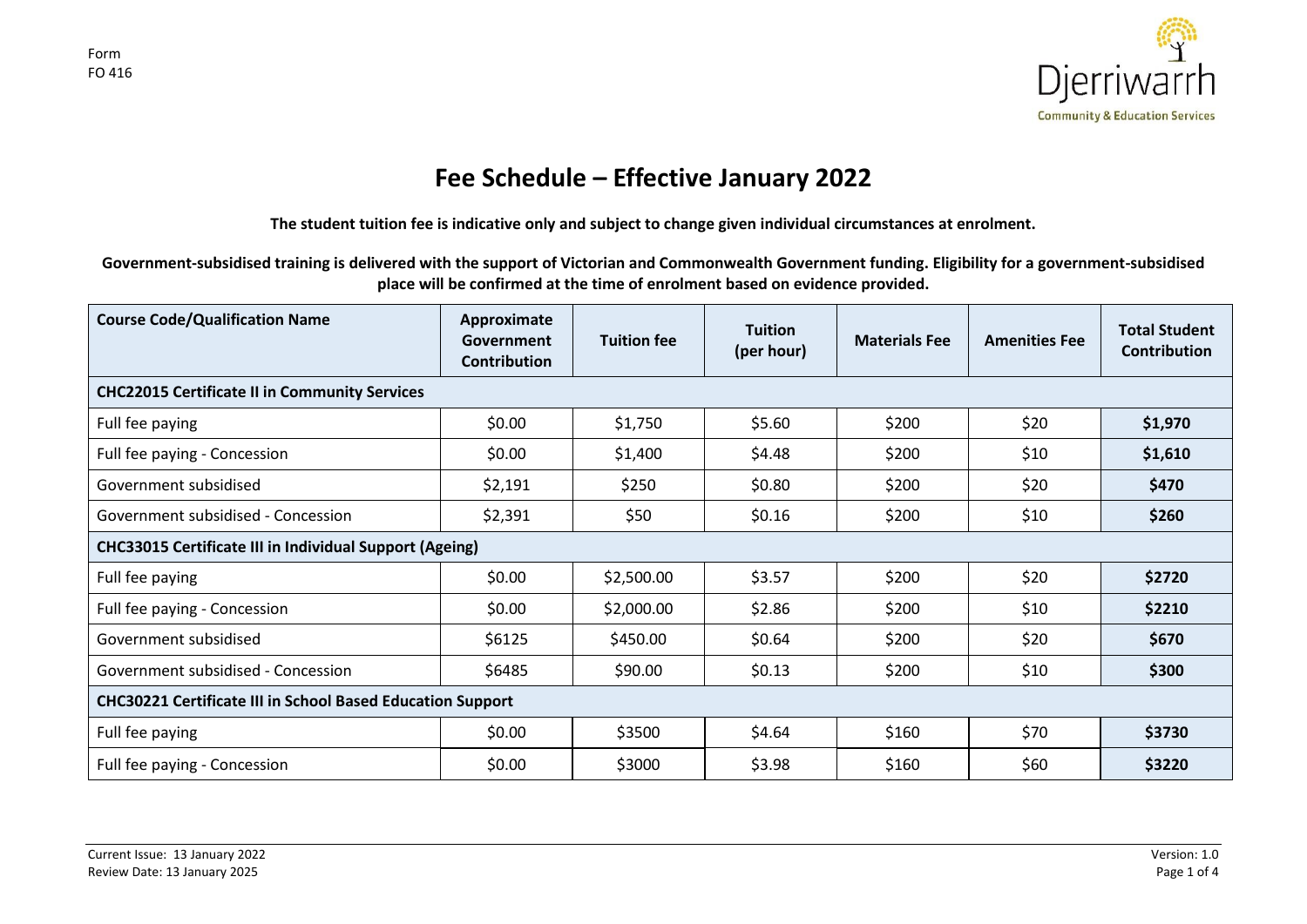| <b>Course Code/Qualification Name</b>                                   | Approximate<br>Government<br><b>Contribution</b> | <b>Tuition fee</b> | <b>Tuition</b><br>(per hour) | <b>Materials Fee</b> | <b>Amenities Fee</b> | <b>Total Student</b><br><b>Contribution</b> |  |  |  |
|-------------------------------------------------------------------------|--------------------------------------------------|--------------------|------------------------------|----------------------|----------------------|---------------------------------------------|--|--|--|
| Government subsidised                                                   | \$5473.75                                        | \$300              | \$0.39                       | \$160                | \$60                 | \$520                                       |  |  |  |
| Government subsidised - Concession                                      | \$5713.75                                        | \$60               | \$0.07                       | \$160                | \$60                 | \$280                                       |  |  |  |
| <b>CHC30121 Certificate III in Early Childhood Education &amp; Care</b> |                                                  |                    |                              |                      |                      |                                             |  |  |  |
| Full fee paying                                                         | \$0.00                                           | \$3500             | \$3.16                       | \$160                | \$70                 | \$3730                                      |  |  |  |
| Full fee paying - Concession                                            | \$0.00                                           | \$3000             | \$2.70                       | \$160                | \$60                 | \$3220                                      |  |  |  |
| Government subsidised                                                   | \$8310                                           | \$300              | \$0.27                       | \$160                | \$60                 | \$520                                       |  |  |  |
| Government subsidised - Concession                                      | \$8550                                           | \$60               | \$0.05                       | \$160                | \$60                 | \$280                                       |  |  |  |

## **Notes:**

- Please read our Fees and Charges Policy for more details (available on the Djerriwarrh website or request a copy from reception)
- Certificates and Statements of Attainment will be issued when all fees have been paid.

## **Other Fees**

- Any costs associated with obtaining a National Police Certificate and Working with Children Check for work placement are at the student's own expense
- Re-issue of Certificate or Statement of Attainment fee \$50
- No fee charged for credit transfer